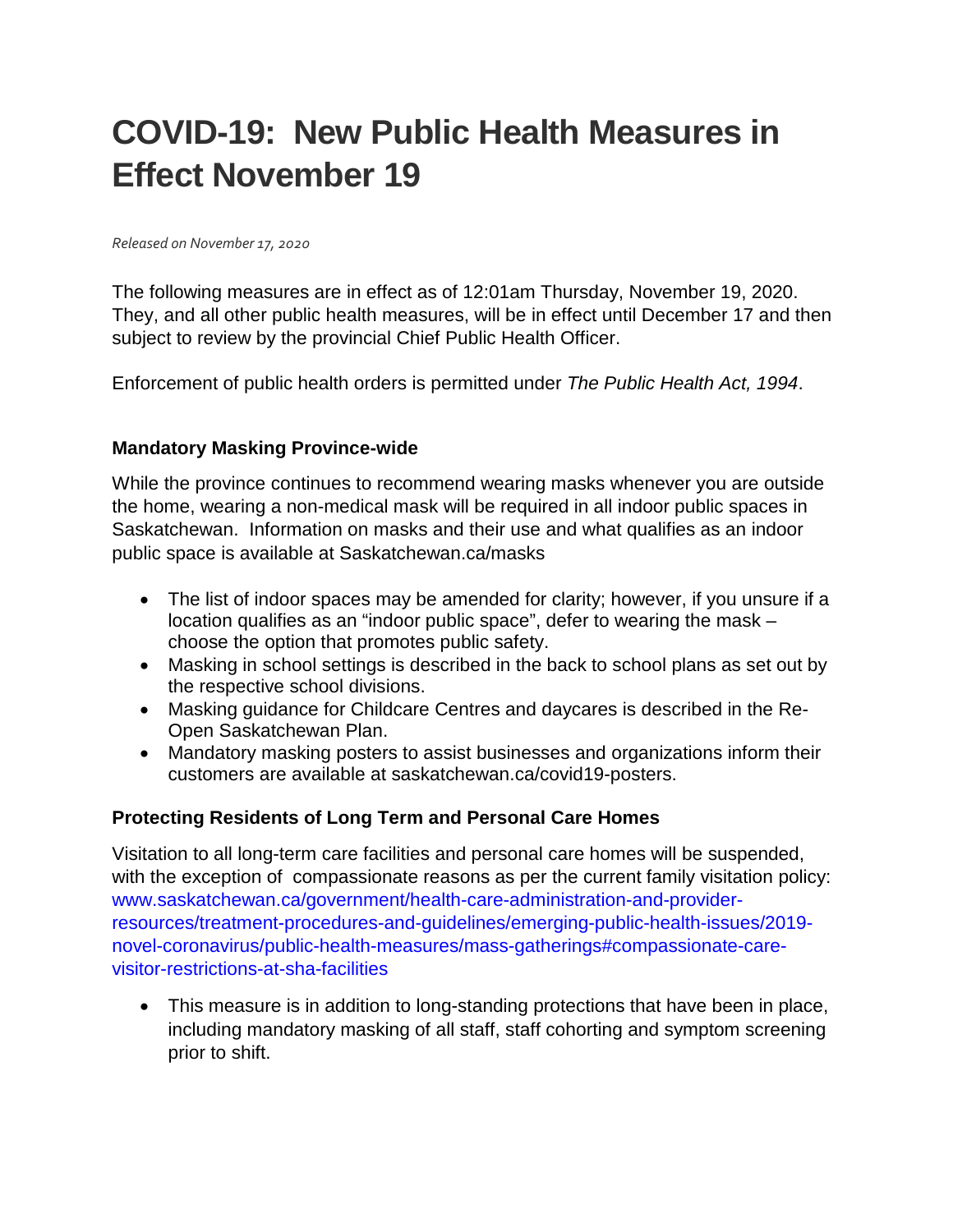# **Private Indoor Gathering Sizes Reduced**

Indoor private gathering sizes are being reduced. The maximum allowable gathering size for private gatherings in the home setting will decrease to five, down from 10. This includes in the home or in buildings located on the private property (eg. garages, sheds).

If your immediate family is five or greater, you cannot have additional visitors.

Gatherings of any size beyond your immediate household are strongly discouraged at this time.

- Support personnel (ie. therapists, nursing staff) and tradespersons (ie. housekeeper, plumber) are permitted though they should maintain two metre distancing and be masked during service provision. Health care workers not able to maintain physical distancing when providing home care services must done appropriate PPE.
- Any private gathering of more than five people/your immediate household must occur in a public venue (ie. restaurant, community hall), abiding by all applicable guidelines of physical distancing, food service, masking, etc.
- Outdoor private gatherings remain at 30 people maximum and only if physical distancing of two metres can be maintained at all times.

# **Work from Home**

COVID-19 transmission continues in workplaces throughout the province. Break the chain of transmission; it is highly recommended that you work from home as much as possible, if your occupation allows. If you are already working at home, you should continue to do so.

# **Reviewing Hospitality Industry Guidelines**

The Ministry of Health will be consulting with the hospitality industry (restaurants, bars, casinos, etc.), on continuing to mitigate the risk of transmission in their sectors. The Ministry will consult with the hospitality industry to determine how the guidelines taken seriously by many can be enhanced to ensure that the necessary measures are being taken to reduce COVID-19 transmission.

# **Reviewing Athletic Organization and Recreation Guidelines**

The Ministry of Health will be consulting with athletic organizations and gyms on continuing to mitigate the risk of transmission in their sectors. The Ministry will consult with athletic organizations and gyms to determine how the guidelines taken seriously by many can be enhanced to ensure that the necessary measures are being taken to reduce COVID-19 transmission.